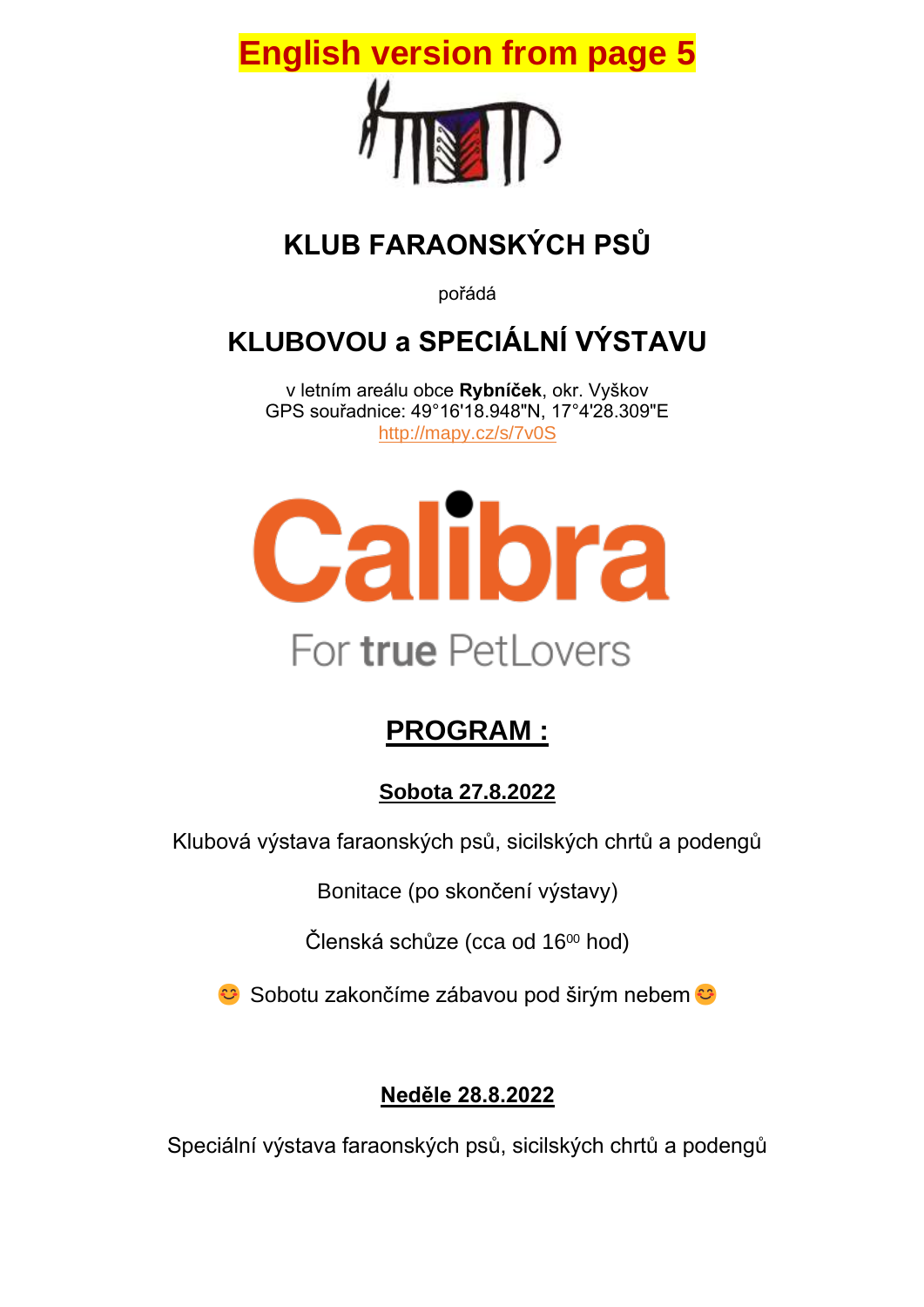#### **KLUBOVÁ VÝSTAVA FARAONSKÝCH PSŮ, SICILSKÝCH CHRTŮ A PODENGŮ**

- - - - - - - - - - - - - - - - - - - - -

sobota 27.8.2022

se zadáváním titulů CAJC, CAC, res. CAC, \*Klubový vítěz, \*Klubový vítěz mladých a veteránů, BOB, BOJ, BOV, BIS, BIS junior (\*zadává se pouze psovi a feně v majetku člena klubu)

**Rozhodčí:** pan Levente Miklos, HU

- - - - - - - - - - - - - - - - - - - - -

#### **SPECIÁLNÍ VÝSTAVA FARAONSKÝCH PSŮ, SICILSKÝCH CHRTŮ A PODENGŮ**

neděle 28.8.2022

se zadáváním titulů CAJC, CAC, res. CAC, Vítěz speciální výstavy, BOB, BOJ, BOV, BIS, BIS junior

**Rozhodčí:** pan Jarmo Vuorinen, FIN

- - - - - - - - - - - - - - - - - - - - -

#### **UZÁVĚRKA PŘIHLÁŠEK: 5.8.2022**

- - - - - - - - - - - - - - - - - - - - -

**Místo konání:** fotbalové hřiště v obci Rybníček, okr. Vyškov

#### **Přihlášky:**

Pouze přes DOG OFFICE [www.dogoffice.cz](http://www.dogoffice.cz/)

#### **Program výstavy pro oba dny:**

| Presence a veterinární přejímka              | $9,00 - 9,30$ hod.     |
|----------------------------------------------|------------------------|
| Zahájení výstavy, posuzování v kruhu ………………… | od 10,00 hod.          |
|                                              | po skončení posuzování |

 $\circ$   $\circ$   $\circ$   $\circ$ 

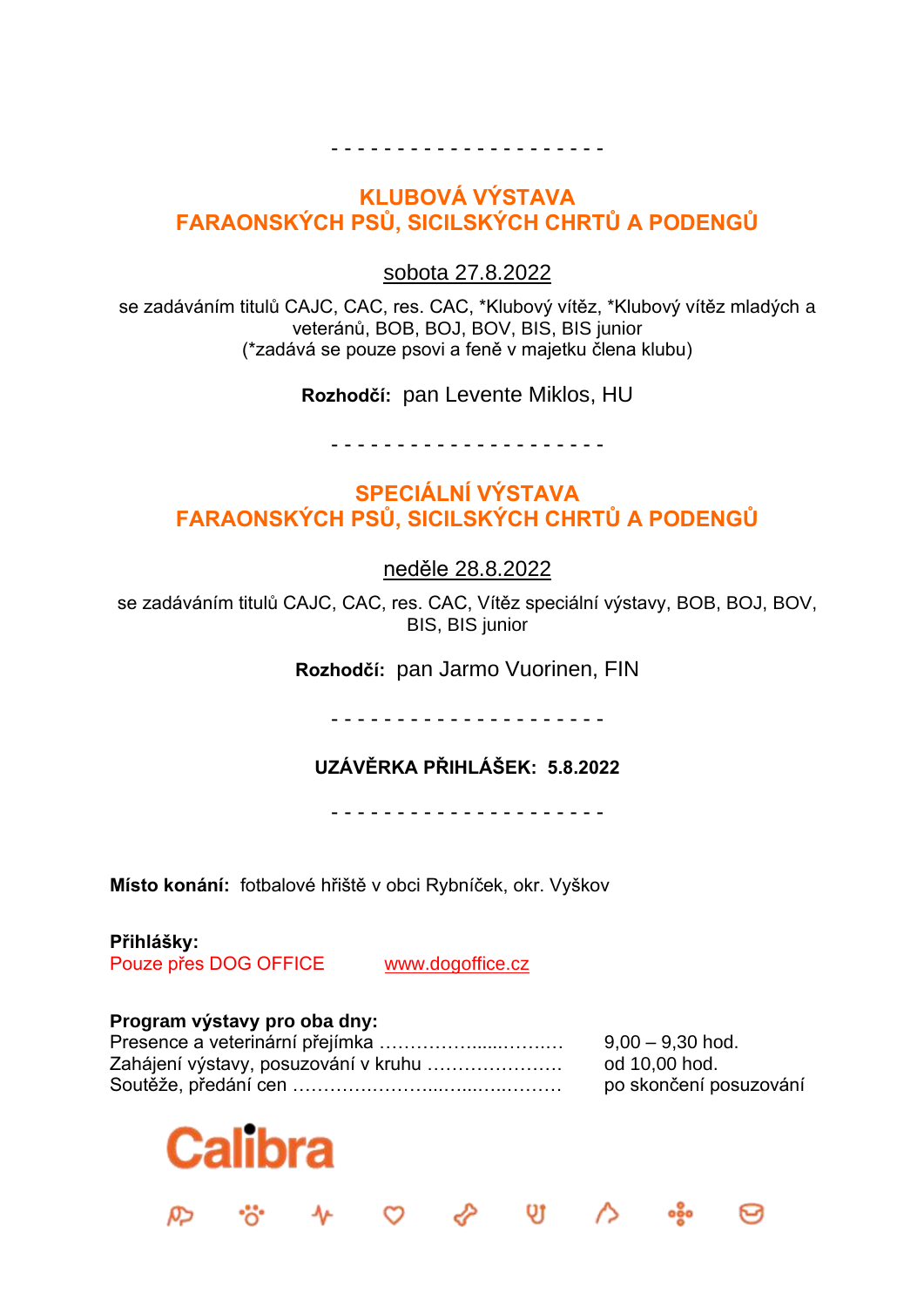#### **Třídy:** věk

| Mezitřída …………………………………………………………… 15 - 24 měsíců |  |
|--------------------------------------------------|--|
|                                                  |  |
|                                                  |  |
|                                                  |  |
|                                                  |  |
|                                                  |  |
|                                                  |  |

U třídy vítězů doložit fotokopií alespoň jednoho z titulů šampión, národní vítěz, klubový vítěz, vítěz speciální výstavy, jinak bude pes zařazen do třídy otevřené. U třídy pracovní doložit certifikát ČMKU, jinak bude pes zařazen do třídy otevřené.

\* psi a feny kteří se kvůli exteriérovému nebo zdravotnímu handicapu nemohou účastnit výstav v normální konkurenci. Tito psi a feny obdrží posudek a věcné ceny.

**Soutěže:** Nejkrásnější pár, Nejlepší chovatelská skupina

| Výstavní poplatky                                                   |        | 1 výstava obě výstavy |
|---------------------------------------------------------------------|--------|-----------------------|
| - pro ČLENY Klubu:                                                  |        |                       |
|                                                                     | 900 Kč | 1600 Kč               |
| Druhý a každý další pes  800 Kč                                     |        | 1400 Kč               |
| Štěňata, dorost, veteráni, mazlíci, soutěže<br>- pro NEČLENY Klubu: | 400 Kč | 600 Kč                |
|                                                                     |        | 1800 Kč               |
|                                                                     |        | 1600 Kč               |
| Štěňata, dorost, veteráni, mazlíci, soutěže                         | 500 Kč | 800 Kč                |

- **Potřebné doklady:** Průkaz původu. Platný očkovací průkaz či Petpas. Pes musí být v imunitě proti vzteklině a dalším přenosným chorobám zvířat, podle platných předpisů.
- **Povinnosti vystavovatele:** Viditelné označení katalogovým číslem. Nastoupit včas do kruhu. Řídit se pokyny pořadatelů. Setrvat ve výstavním areálu do skončení posuzování, přehlídky vítězů a předání cen.
- **Výstavní řád:** Pokud není v propozicích uvedeno jinak, platí ustanovení Mezinárodního výstavního řádu FCI a výstavního řádu ČMKU. Protest proti rozhodnutí rozhodčího není přípustný. Protestovat lze z formálních důvodů (porušení výstavních předpisů a propozic), a to pouze v průběhu výstavy, písemně a se současným složením zálohy 500,- Kč.

℅

 $\infty$ 

**v** 

 $\triangle$ 

# **Calibra**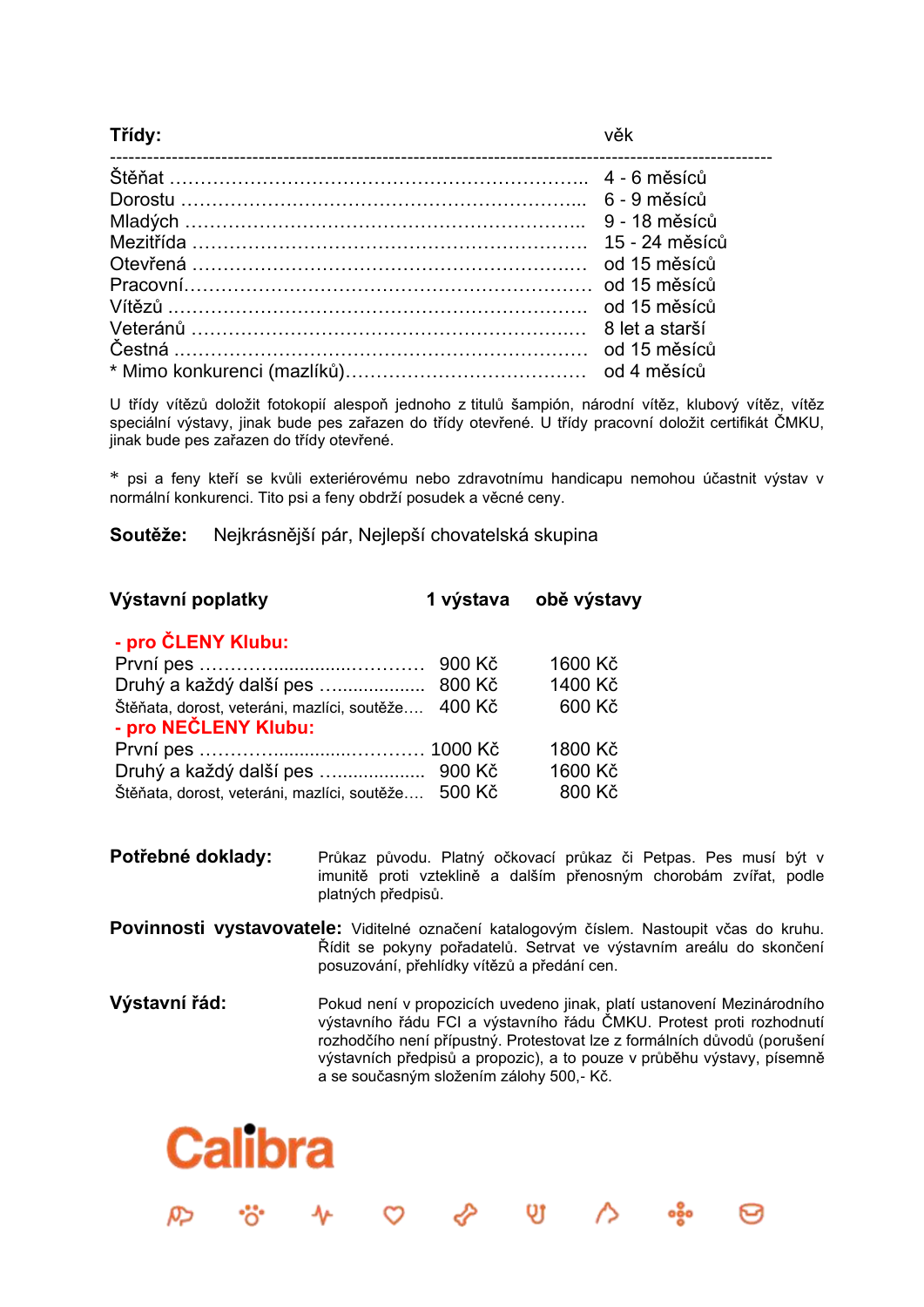Výstavní výbor si vyhrazuje právo odmítnout přijetí přihlášky bez udání důvodu.

**Ručení za škody:** Pořadatelé neodpovídají za nehody nebo nemoci, které postihly účastníky akce nebo jejich psy, nebo které sami nebo jejich psi během akce způsobili.

#### **Platby:**

Poplatky odešlete převodem na účet Klubu, číslo účtu: **2601702074 / 2010** var. symbol dle Dogoffice specifický symbol – vaše telefonní číslo **IBAN:** CZ38 2010 0000 0026 0170 2074 **BIC/SWIFT:** FIOBCZPPXXX

**Calibra** 

#### **CENY**

Každý přihlášený obdrží pozornost od sponzora akce firmy Calibra ( [www.mojecalibra.cz](http://www.mojecalibra.cz/) )

Kluboví vítězové, BOB, BOS, BOV, BOJ, BIS a J-BIS – ceny od sponzora akce firma Calibra

Vítězové tříd + res. CAC, KV, BOB, BOS, BOV, BOJ, BIS a J-BIS – pohár / kokarda

#### **OBČERSTVENÍ**

Občerstvení – kiosek v místě konání, omezený sortiment. Občerstvení (1 jídlo / přihlášený pes) je v ceně přihlášky.

#### **UBYTOVÁNÍ**

V místě je možné stanovat a kempovat. Sociální zařízení bude k dispozici.

#### **Veškeré informace na kontaktu:**

Radka Nevěčná, tel.: 605 841 679, e-mail: [faraonklub@seznam.cz](mailto:faraonklub@seznam.cz)

 $\circ$   $\circ$   $\circ$   $\circ$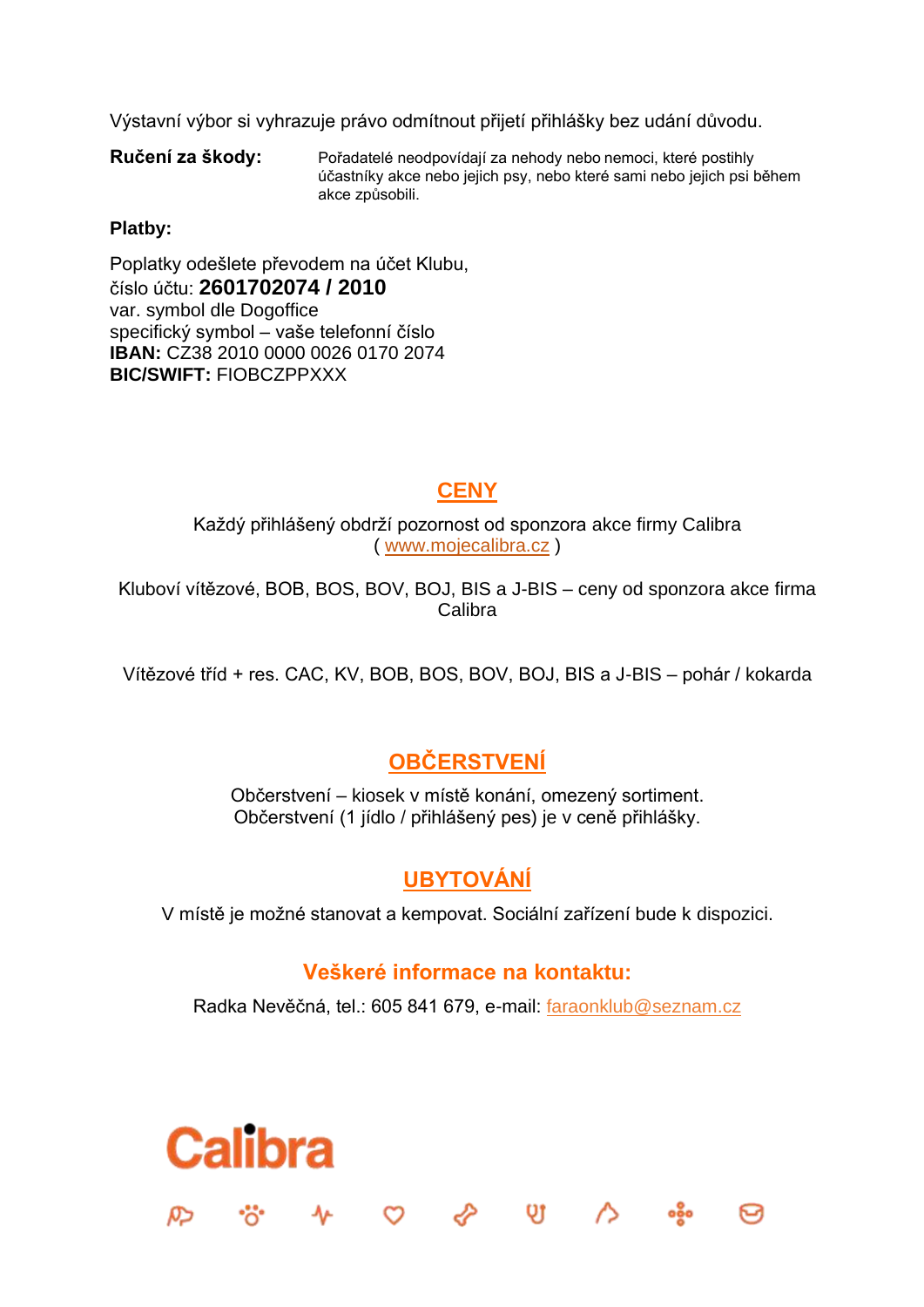#### **SPONZOR AKCE**



**[www.mojecalibra.cz](http://www.mojecalibra.cz/)**

**Covid opatření účastníci jsou povinni dodržovat vládní nařízení platné v den konání akce**

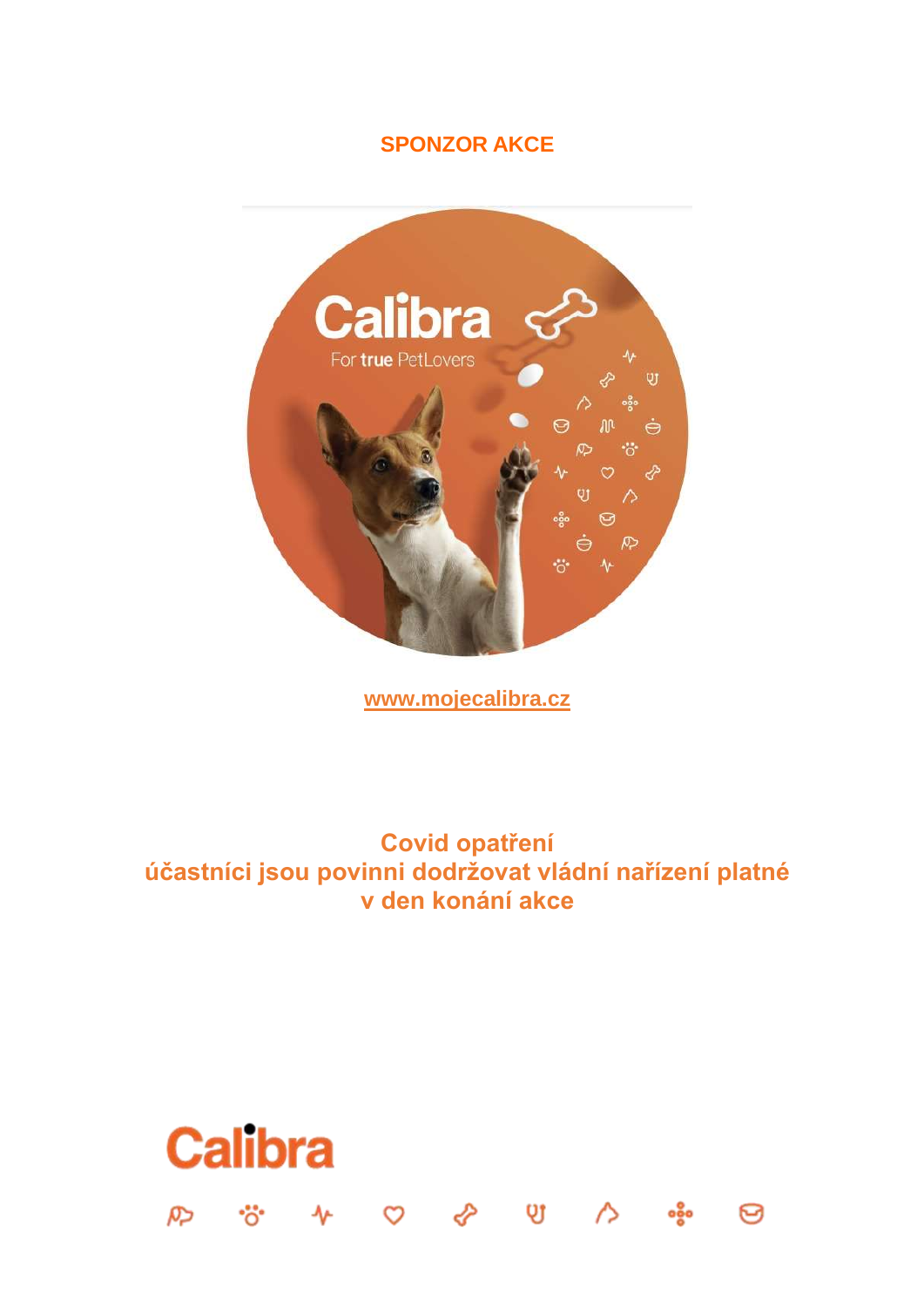

# **PHARAOH HOUND CLUB OF CZECH REPUBLIC**

Invites you to

# **CLUB AND SPECIALTY SHOW**

Held in summer camp of village **Rybníček**, province Vyškov GPS: 49°16'18.948"N, 17°4'28.309"E <http://mapy.cz/s/7v0S>



# **PROGRAM :**

**Saturday 27.8.2022**

Club show of Mediterranean breeds (Pharaoh hounds, cirneco dell Etna, all breeds of FCI registered podencos)

For club members: Bonitation / (after the show)

Meeting of members (from app. 16<sup>00</sup>)

 $\bullet$  Saturday will be finnished with open air party  $\bullet$ 

 $\sim$  0  $\sim$  0  $\sim$ 

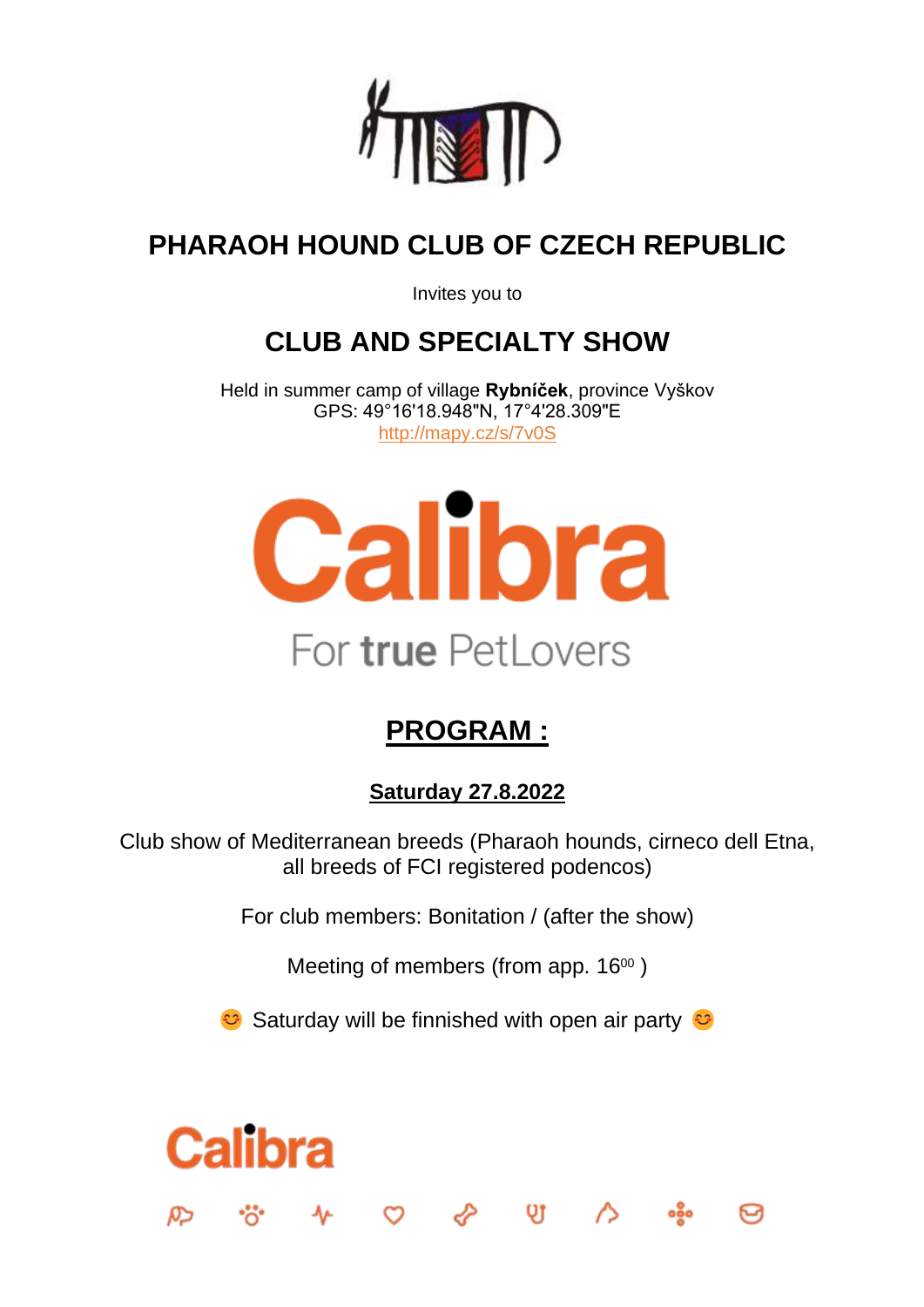#### **Sunday 28.8.2022**

Specialty show of Mediterranean breeds (Pharaoh hounds, cirneco dell Etna, all breeds of FCI registered podencos)

#### **CLUB SHOW OF PHARAOH HOUNDS, CIRNECO DELL´ETNA AND PODENCOS**

Saturday 27.8.2022

With tittles CAJC, CAC, res. CAC, \*Club winner, \*Junior Club winner\*, \*Veteran club winner\*, BOB, BOJ, BOV, BIS, BIS junior (\*can be given only to male or female in ownership of kennel club member)

**Judge:** Mr. Miklos Levente, HU

#### - - - - - - - - - - - - - - - - - - - - -

#### **SPECIALTY SHOW OF PHARAOH HOUNDS, CIRNECO DELL´ETNA AND PODENCOS**

Sunday 28.8.2022

With tittles CAJC, CAC, res. CAC, Specialty winner, BOB, BOJ, BOV, BIS, BIS junior

**Judge:** Mr. Jarmo Vuorinen, FIN (Scheik´s knl)

- - - - - - - - - - - - - - - - - - - - -

#### **ENTRY DEADLINE: 5.8.2022**

- - - - - - - - - - - - - - - - - - - - -

**LOCATION OF THE SHOW:** football field in village Rybníček, province Vyškov Czech republic

 $\vee$  0

**Entries:** Only via DOG OFFICE [www.dogoffice.cz](http://www.dogoffice.cz/)

 $\mathcal{L}$ 

 $\infty$ 

**Calibra**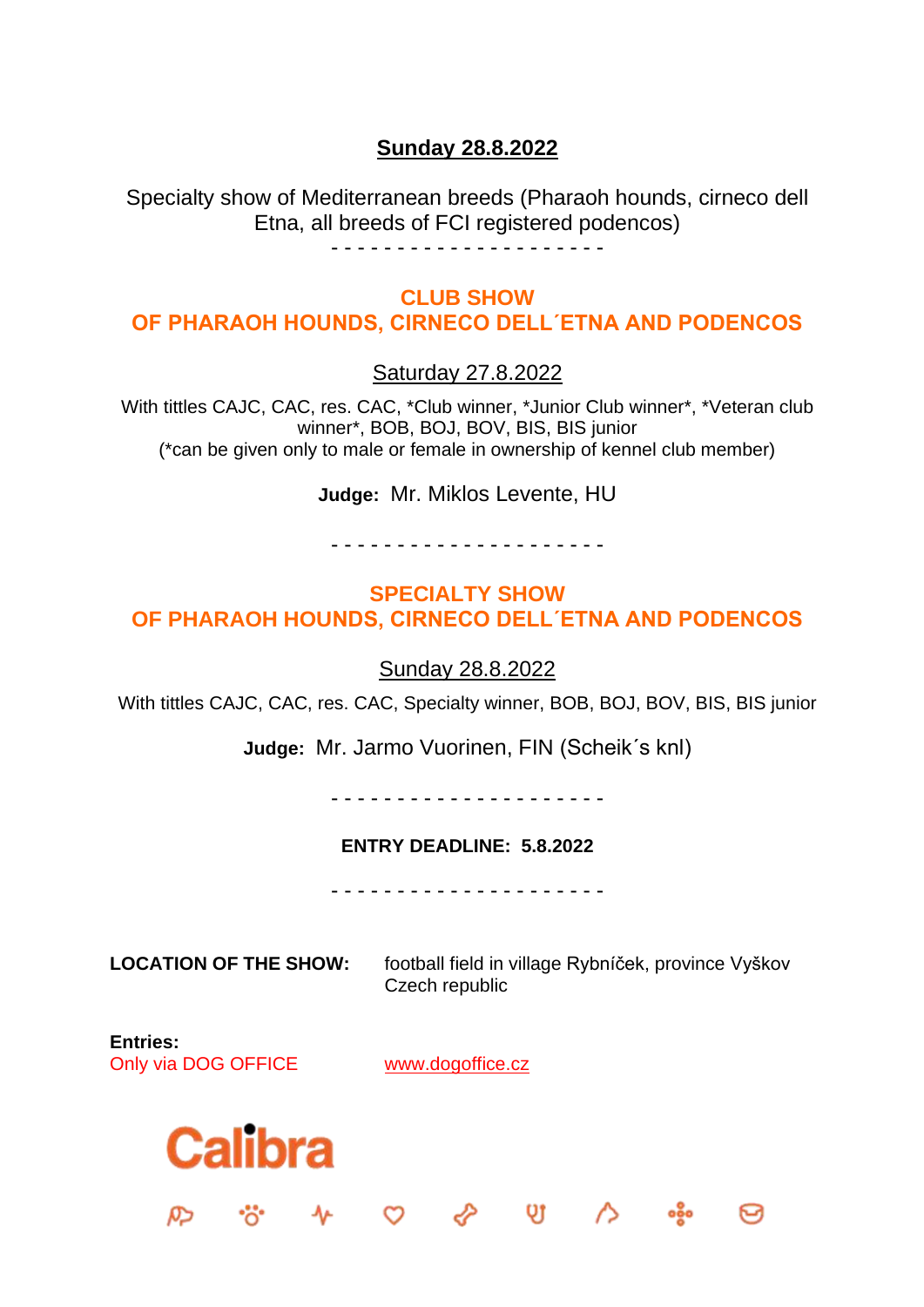#### **Program of the show for both show days:**

| $9,00 - 9,30$ a.m. |
|--------------------|
|                    |
|                    |

| <b>Show classes:</b> | age             |
|----------------------|-----------------|
|                      | $4 - 6$ months  |
|                      | $6 - 9$ months  |
|                      | $9 - 18$ months |
|                      | 15 - 24 months  |
|                      | from 15 months  |
|                      |                 |
|                      |                 |
|                      | from 8 years    |
|                      |                 |
|                      | from 4 months   |

For entering winners class its neccessary to provide at least one of the tittles: national or international champion, national winner, club winner, specialty winner. In case of missing certificate providing one of tittles above the dog will be automatically entered to open classs.

Working class – owner have to provide certificate neccessary for working class

\* pet class – for males and females who cannot compete in regular classes due to exterior or health handicap. Those dogs will receive a critique and material prizes.

**Final competitions:** Best couple, Breeders group, BIS, BIS Junior

**Calibra** 

 $\mathbf{v}$ 

| <b>Entry fees:</b>                                              | 1 show          | 2 shows          |
|-----------------------------------------------------------------|-----------------|------------------|
| - for CLUB members:                                             |                 |                  |
|                                                                 |                 | 1600 Kč / 68 EUR |
|                                                                 |                 | 1400 Kč / 60 EUR |
| Baby, puppy, veterans, pet class, competitions  400 Kč / 18 EUR |                 | 600 Kč / 26 EUR  |
| - for NON-CLUB members:                                         |                 |                  |
|                                                                 |                 | 1800 Kč / 76 EUR |
|                                                                 |                 | 1600 Kč / 68 EUR |
| Baby, puppy, veterans, pet class, competitions                  | 500 Kč / 22 EUR | 800 Kč / 34 EUR  |

**Required documents:** FCI Pedigree. Valid Petpass with vaccination. The dog must be vacined against rabies and other communicable animal diseases, according to current regulations.

 $\infty$   $\infty$ 

 $\sim$  0

ၜၜၟႝၜ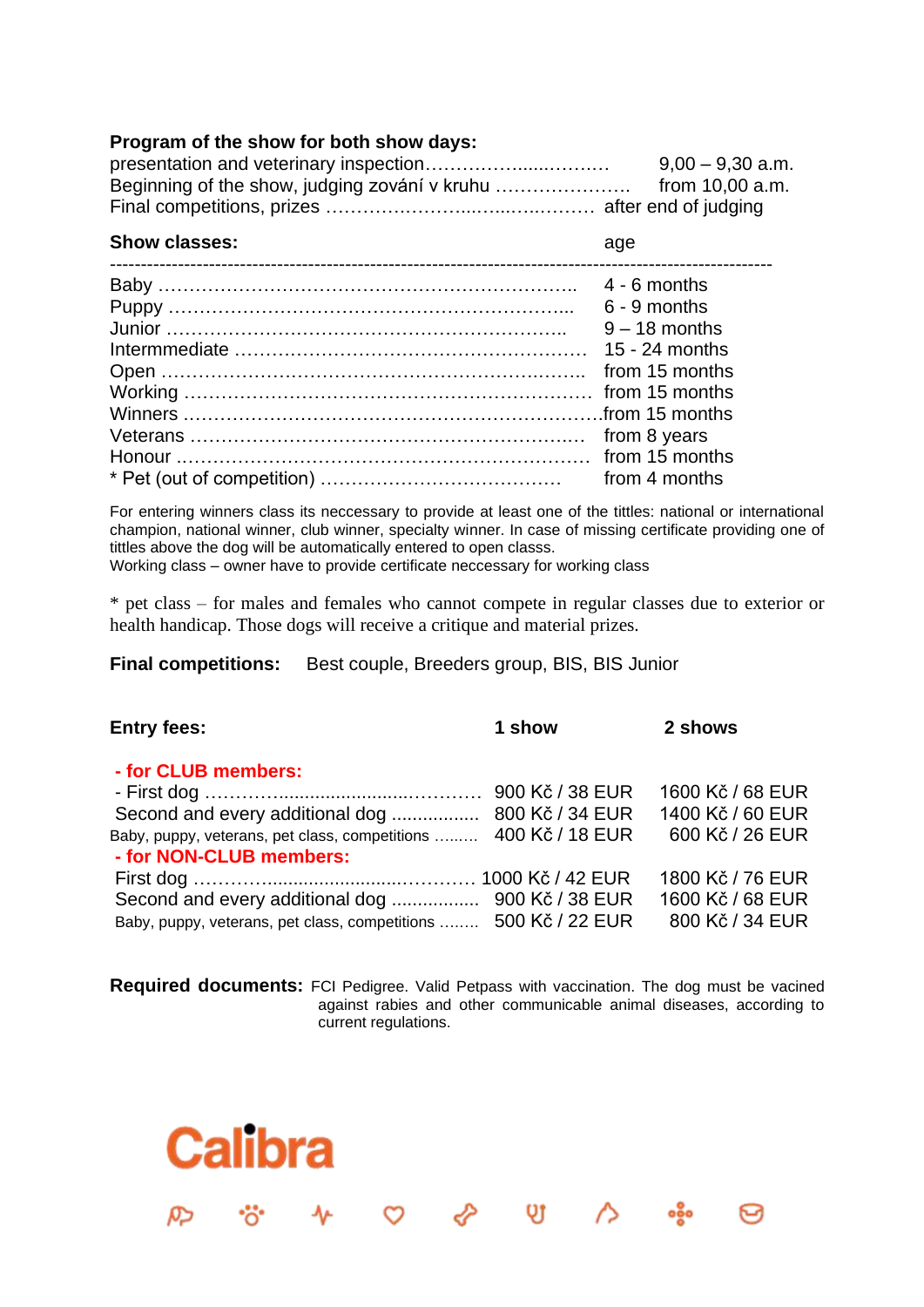**Obligations of the exhibitor:** Visible marking by catalog number. Join the ring in time. Follow the instructions of the organizers. Remain in the exhibition area until the end of the judging, the winners' show and the award ceremony.

- **Exhibition Rules:** Unless otherwise stated in the regulations, the provisions of the FCI International Exhibition Rules and the CMKU Exhibition Rules apply. Protest against the judge´s decision is not allowed. It is possible to protest for formal reasons (violation of exhibition regulations and propositions), and only during the exhibition, in writing and with a current deposit of CZK 500.
- The Exhibition Committee reserves the right to refuse to accept the application without giving a reason.
- **Liability for damages:** The organizers are not responsible for accidents or illnesses that affected the participants or their dogs, or which they or their dogs caused during the event.

#### **Payments:**

Please kinly send the entry fees to bank account of the Pharaoh hound club: Account Nr.: **2601702074 / 2010** var. symbol up to Dogoffice specific symbol – your phone number **IBAN:** CZ38 2010 0000 0026 0170 2074 **BIC/SWIFT:** FIOBCZPPXXX

#### **PRIZES**

Each entrant will receive gift from the event sponsor Calibra ( [www.mojecalibra.cz](http://www.mojecalibra.cz/) ) Club winners, BOB, BOS, BOV, BOJ, BIS and J-BIS – prizes from sponsor of the event Calibra

Class winners + res. CAC, KV, BOB, BOS, BOV, BOJ, BIS a J-BIS – cup / rossette

#### **REFRESHMENT**

Refreshments - kiosk at the venue, limited assortment. Refreshments (1 meal / registered dog) are included in the application price.

#### **ACCOMODATION**

Its possible to camp on the place of the show. Sanitary facilities will be available.

#### **All additional informations:**

Radka Nevěčná - e-mail: [faraonklub@seznam.cz](mailto:faraonklub@seznam.cz)

 $\infty$   $\infty$ 

QJ 1